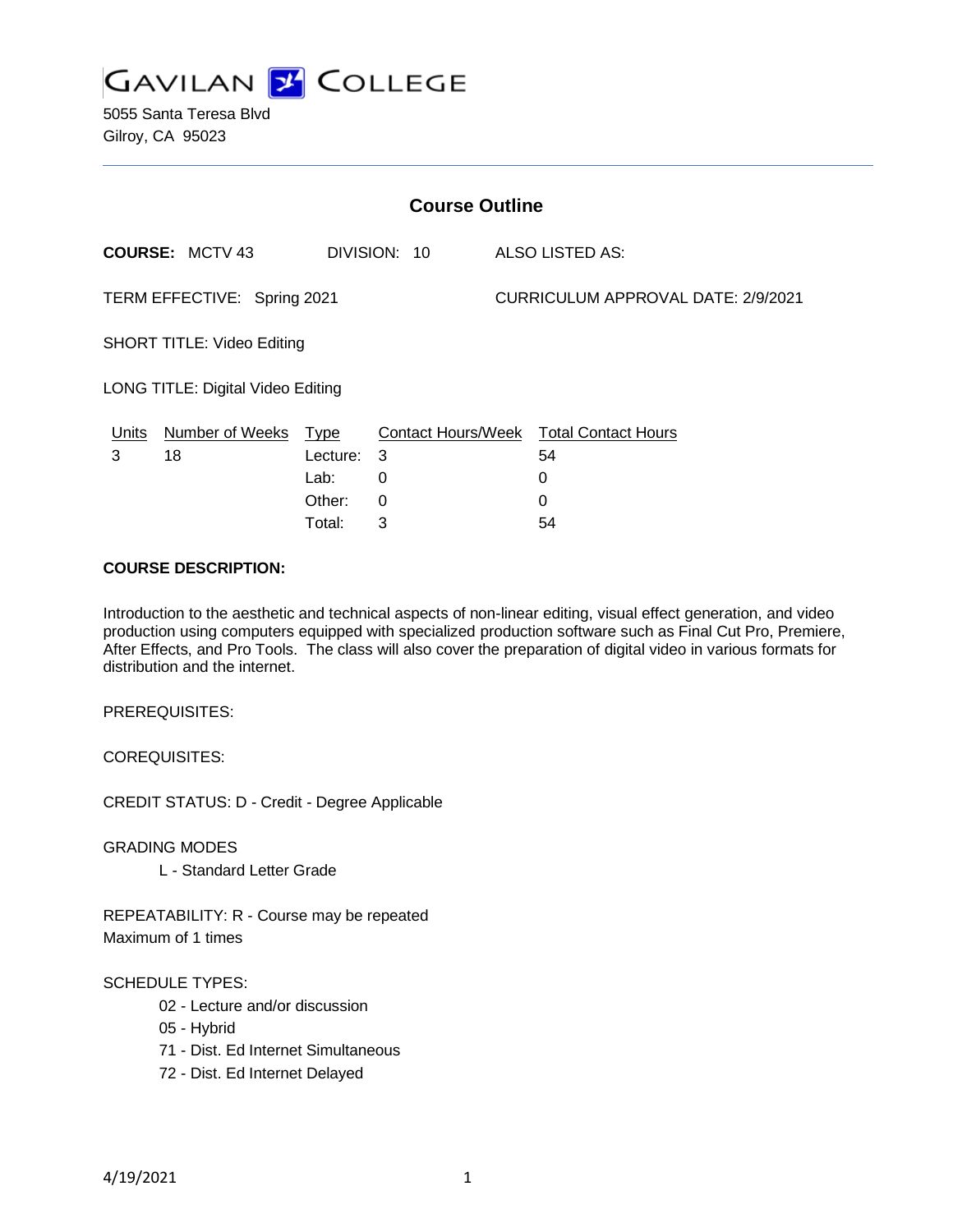#### **STUDENT LEARNING OUTCOMES:**

1. Understand techniques editors use to tell stories. Measure of assessment: Tests

2. Have knowledge of non-linear editing software. Measure of assessment: Project based

3. Able to do color correction, motion graphics, and special effects on a variety of software. Measure of assessment: Project based

4. Demonstrate video formats and usage for multiple platforms. Measure of assessment: Tests, Project based

**CONTENT, STUDENT PERFORMANCE OBJECTIVES, OUT-OF-CLASS ASSIGNMENTS** Curriculum Approval Date: 2/9/2021 **DE MODIFICATION ONLY** MODULE 1 Introduction to Non-linear Editing Principles of editing Story Structure Morals and Ethics Quiz #1 MODULE 2 Transitions (Dissolves, Cuts, Match cuts, Jump cuts, Cross-cutting, Wipes, etc.) **Continuity** Quiz #2 MODULE 3 Introduction to Final Cut Pro Organization, Workflow, Importing Keyframing Project #1 MODULE 4 Introduction to Adobe Premiere Organization, Workflow, Importing Collaboration (with Directors, Producers, and other departments) Project #2 MODULE 5 Introduction to Motion Graphics, Titling, & Credits Introduction to Adobe After Effects Project #3 MODULE 6 Introduction to Special Effects Green Screening (Keying out Colors) Project #4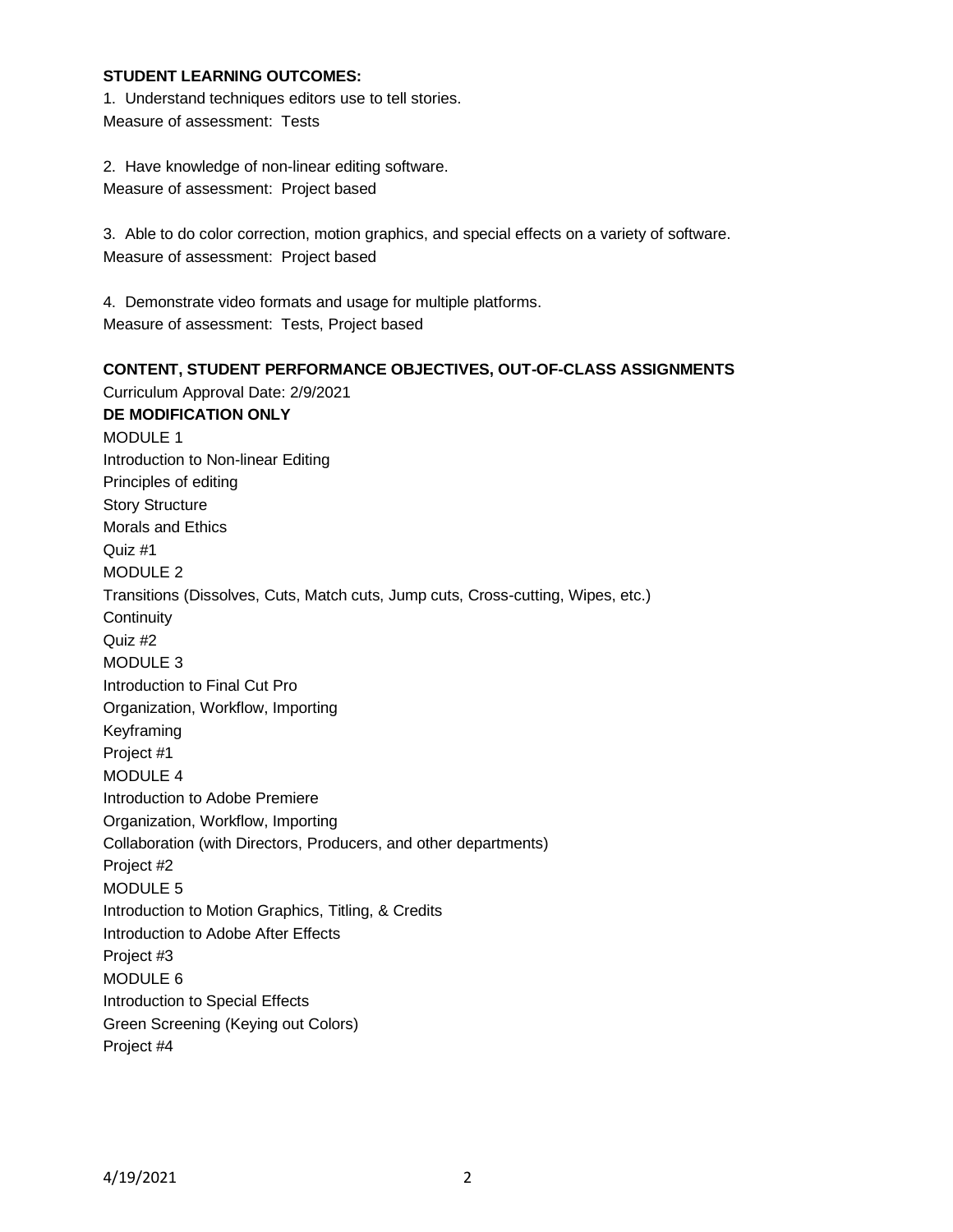# MODULE 7

Introduction to Sound Design (Synching, Editing, Mixing, Sound Effects, etc.) Introduction to Pro Tools, Garageband, Adobe Audition, etc. Project #5 MODULE 8 Introduction to Compression and Exporting Online Formats Youtube, Vimeo, etc. Final Projects Final Exam

## **METHODS OF INSTRUCTION:**

face to face lecture

#### **OUT OF CLASS ASSIGNMENTS:**

Required Outside Hours: 20 Assignment Description: Scene edited on Final Cut Pro X Required Outside Hours: 20 Assignment Description: Scene edited on Adobe Premiere Required Outside Hours: 20 Assignment Description: Project for Motion Graphics Required Outside Hours: 20 Assignment Description: Project for Special Effects on Adobe After Effects Required Outside Hours: 20 Assignment Description: Project for Sound Design Required Outside Hours: 8 Assignment Description: Edit school event

#### **METHODS OF EVALUATION:**

Skill demonstrations Percent of total grade: 70.00 % Skills will be based on the numerous projects given in the class. Objective examinations Percent of total grade: 30.00 % Quizzes and final exam

#### **REPRESENTATIVE TEXTBOOKS:**

Recommended Representative Textbooks Maxim Jago. Adobe Premiere Pro CC Classroom in a Book. San Jose: Adobe Systems, Inc.,2017. Teaches modern editing techniques with the software we'll be using in class. ISBN: 0134665317 Reading Level of Text, Grade: 13 Verified by: Grant Richards